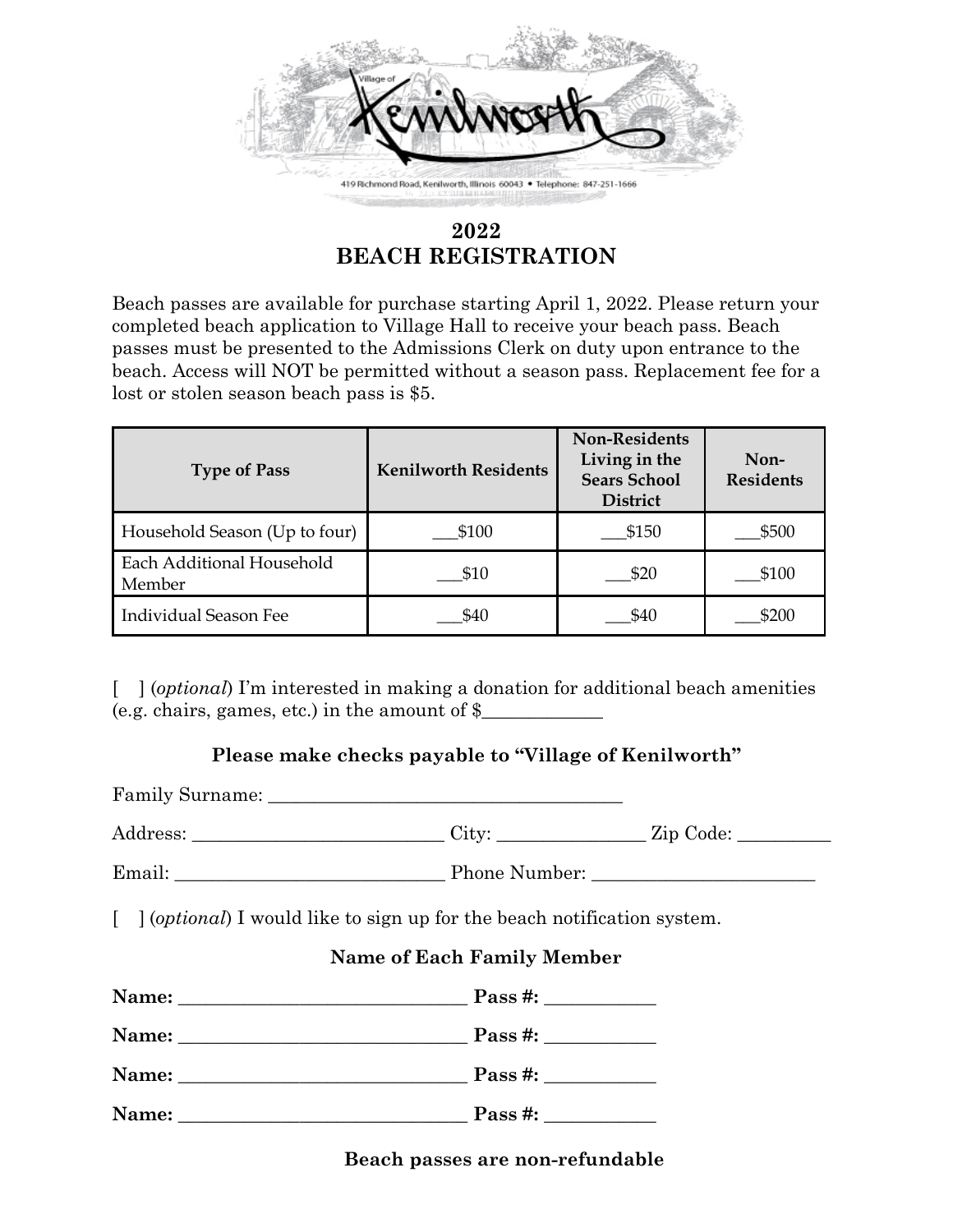

Thank you for purchasing a Kenilworth Beach Pass! The Kenilworth Beach is a great asset to our community, and we hope you enjoy your time there. This informational guide is intended to provide you with general information about the Beach, as well as the rules and regulations. If you have any questions, please either call 847-251-1666 or stop by Village Hall between the hours of 8:30 AM – 5:00 PM, Monday – Friday.

#### **General Information**

**Beach Season:** May 28-Labor Day (there is a chance the season may be extended)

**Life Guards On-Site:** Daily from 10:00 AM – 8:00 PM

**Beach Closures:** The Beach may close due to inclement weather, hazardous swimming conditions, or reasons that may pose safety issues. In the event, of a beach closure, you may check the Village website for updates, or you can [sign-up](https://www.vok.org/List.aspx) to receive text messages with information related to the Beach.

#### **Costs**

| <b>Type of Pass</b>              | Kenilworth<br><b>Residents</b> | <b>Non-Residents</b><br>Living in the Sears<br><b>School District</b> | <b>Non-Residents</b> |
|----------------------------------|--------------------------------|-----------------------------------------------------------------------|----------------------|
| Household Season (Up to four)    | \$100                          | \$150                                                                 | \$500                |
| Each Additional Household Member | \$10                           | \$20                                                                  | \$100                |
| <b>Individual Season Fee</b>     | \$40                           | \$40                                                                  | \$200                |